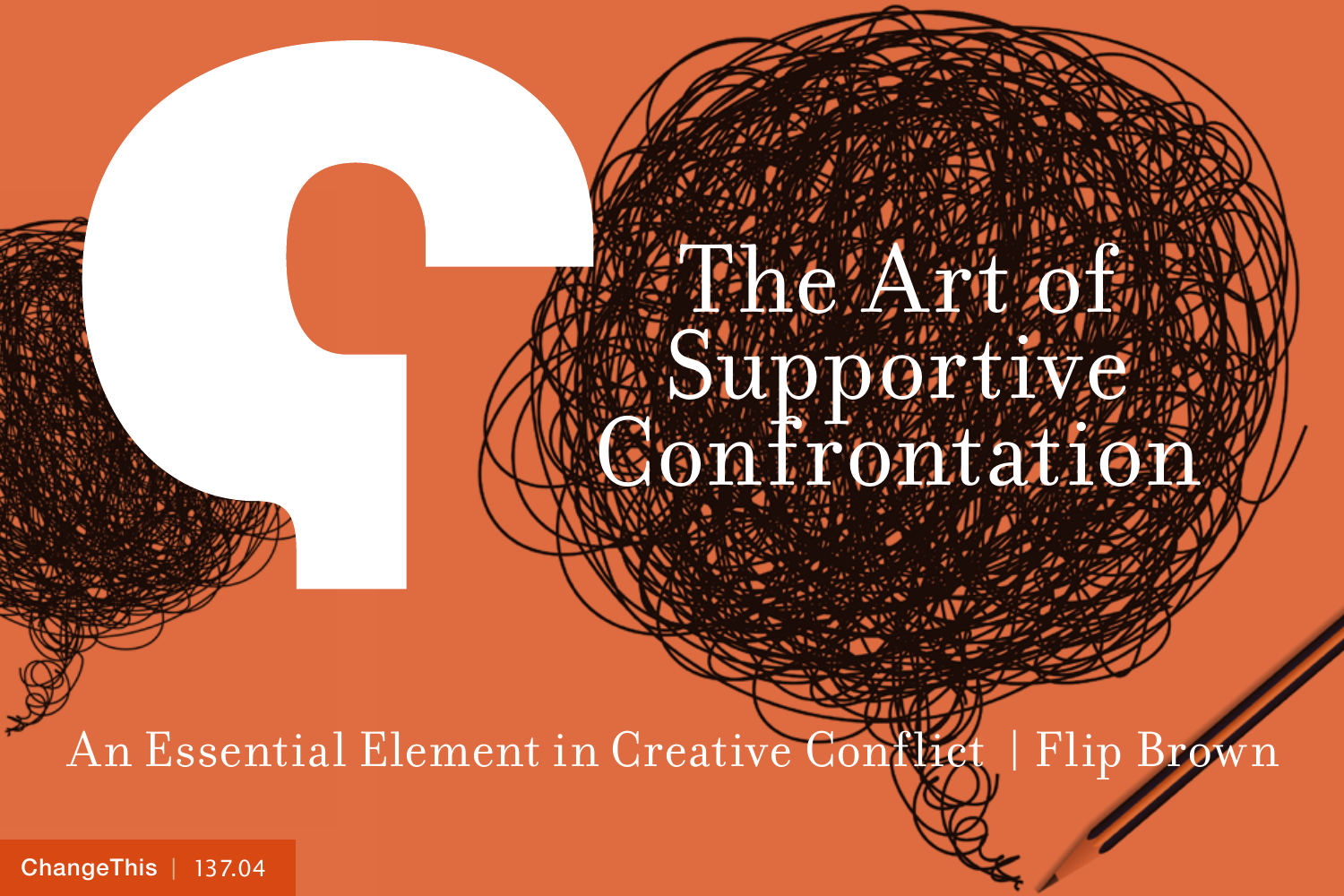aria is a talented job applicant in the final stages of the hiring process. She has<br>impressed the team with her technical knowledge, past experience, and in-the-<br>room presence. Salary, benefits, and workplace tools have al *impressed the team with her technical knowledge, past experience, and in-theroom presence. Salary, benefits, and workplace tools have all been successfully negotiated, and the Human Resources Director has one final topic. "Maria," he says, "in talking to the team there's one concern about how you might fit in to the culture here at Acme Widget." She leans forward slightly, thinking that this will be the easy discussion about initiative, balance, or integrity. "In speaking with some of your references, it seems that you're—shall we say—outspoken. We can't afford to bring someone on who is going to rock the boat, make waves, or disrupt the flow."*

On the other hand, wouldn't it be amazing if, in the initial interviews, your potential supervisor would say something like "We're a little unusual here. We actively practice creative conflict, and in case you haven't come across that term I'll define how it works. We're willing to tolerate reasonable unease in having different thoughts, opinions, or feelings because we know that if we don't we're going to short-circuit the best solutions. We expect everyone—from the top down and the bottom up—to practice what we call 'appropriate professional vulnerability.' Because we are committed to work with a shared set of values, a clear mission, and a compelling vision, we don't make or take things personally. When we get stuck, we get coached, and when we succeed we know it is because everyone was able to move through the process without avoidance, collusion, or negativity." Wow! Heck, I'd want to work there.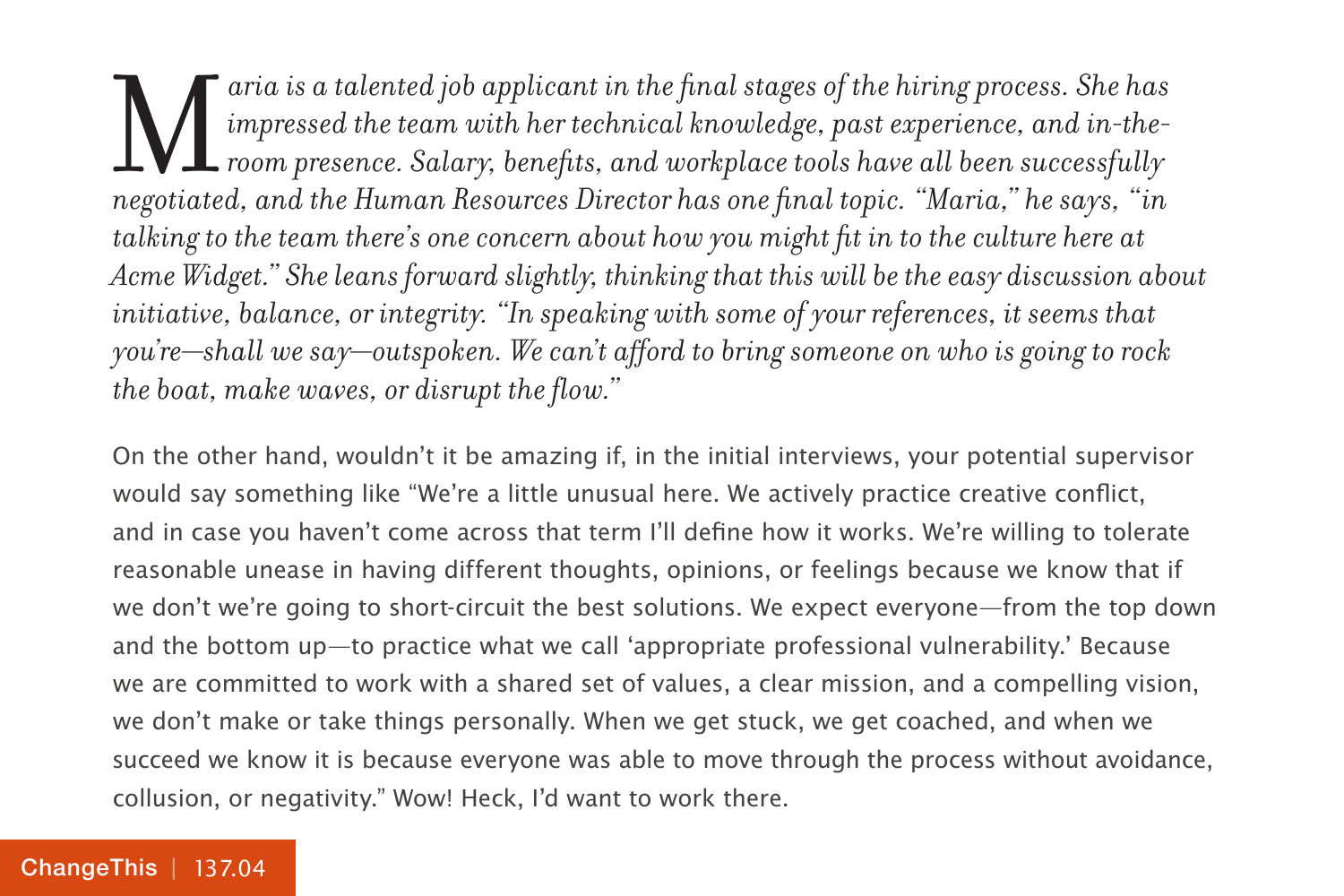The reality is that it is far more common to find organizations that play it safe, minimize taking helpful risks, and having some sort of unclear and unspoken system for who gets to say what to whom. In [one study across nine countries](https://goo.gl/JLCVHW), CPP Inc. (publishers of the Myers-Briggs Type Indicator) found that an overwhelming majority (85%) of employees at all levels experience conflict to some degree. Furthermore, the study indicated that U.S. employees spend 2.8 hours per week dealing with conflict.

Even when issues do not create the appearance of conflict, there are many times when we fail to take the initiative to have the conversations we truly want or need to have because of our fear which may conscious or subconscious—of creating unpleasant reactions in the other.

So what's a worker bee or queen bee to do? One means of truly avoiding unproductive conflict is to have the tools, practice, and permission to successfully engage in the challenging conversations that will foster deeper relationships and better outcomes.

I call this practice the "art of supportive confrontation." Please allow me to define this phrase. "Art" is because like any creative endeavor, there is no cookie-cutter method, no rulebook, and no perfection. "Supportive" means that you are in support of shared principles, values, and mission.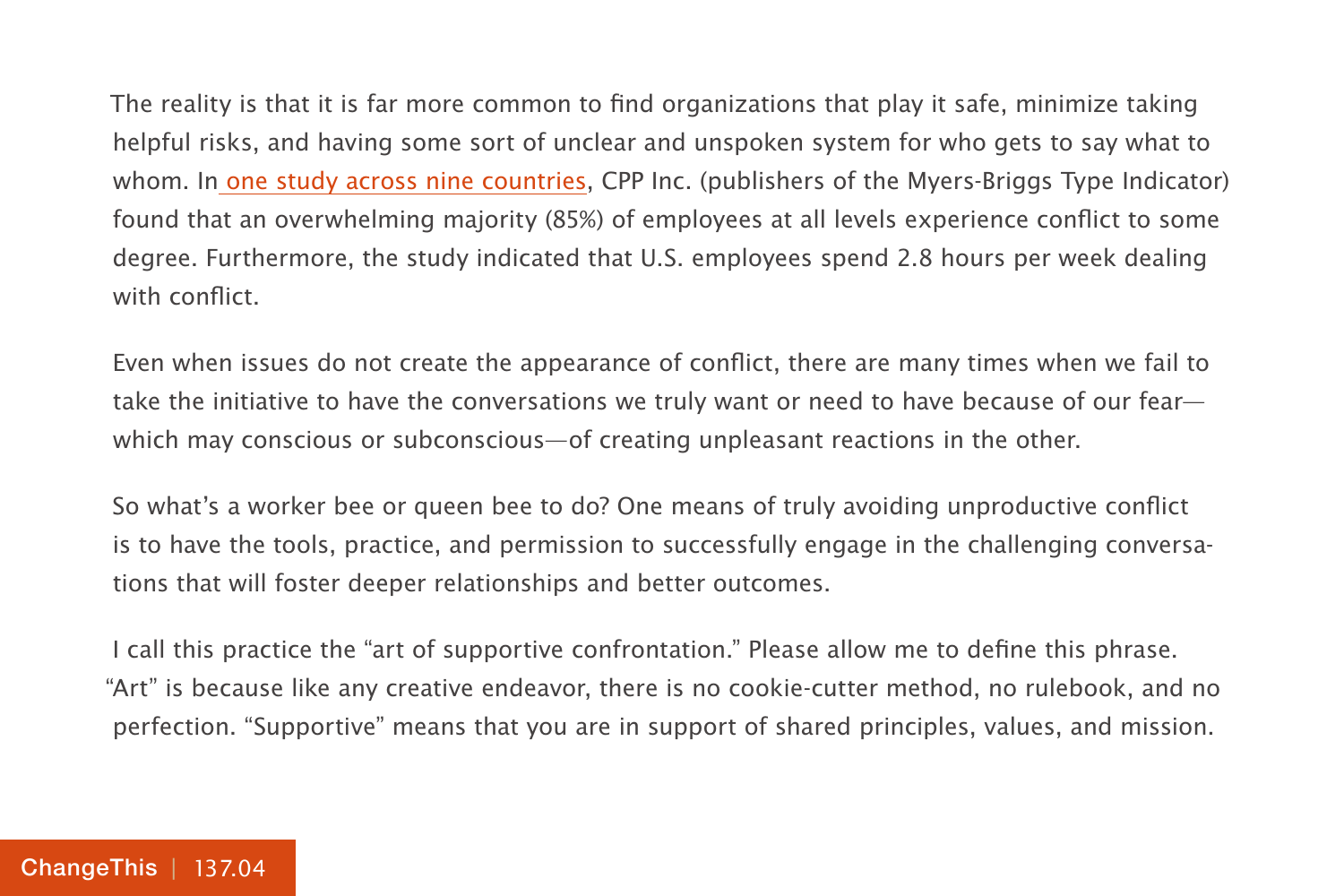"Confrontation" does not automatically have a negative meaning. According to my dictionary, one of the definitions of "confront" is to "deal with something in an honest and direct way."

Sounds great; so why is this so difficult much of the time? My unproven theory is that this is one of the things that goes back to childhood (note: not everything does!). When we were kids, we were still working out our cognitive and emotional muscles, so to speak. Most of us were also in situations where there was a normal to significant amount of "background" tension. It may have been family finances, parents who argued too much or too loud, or being uprooted by a move.

Can you imagine what would have happened if as a kid if we would have said, "You know, everybody needs to chill out because this is not the most conducive environment for my growth and development?" It would have been highly unlikely that the grown-ups would have said, "Gee, thanks. Sorry we were causing too much stress for you."

*The past is gone, the future has not arrived. All we have is the present moment. If we are not here now, we are missing it.*  66<br>*All*<br>*If*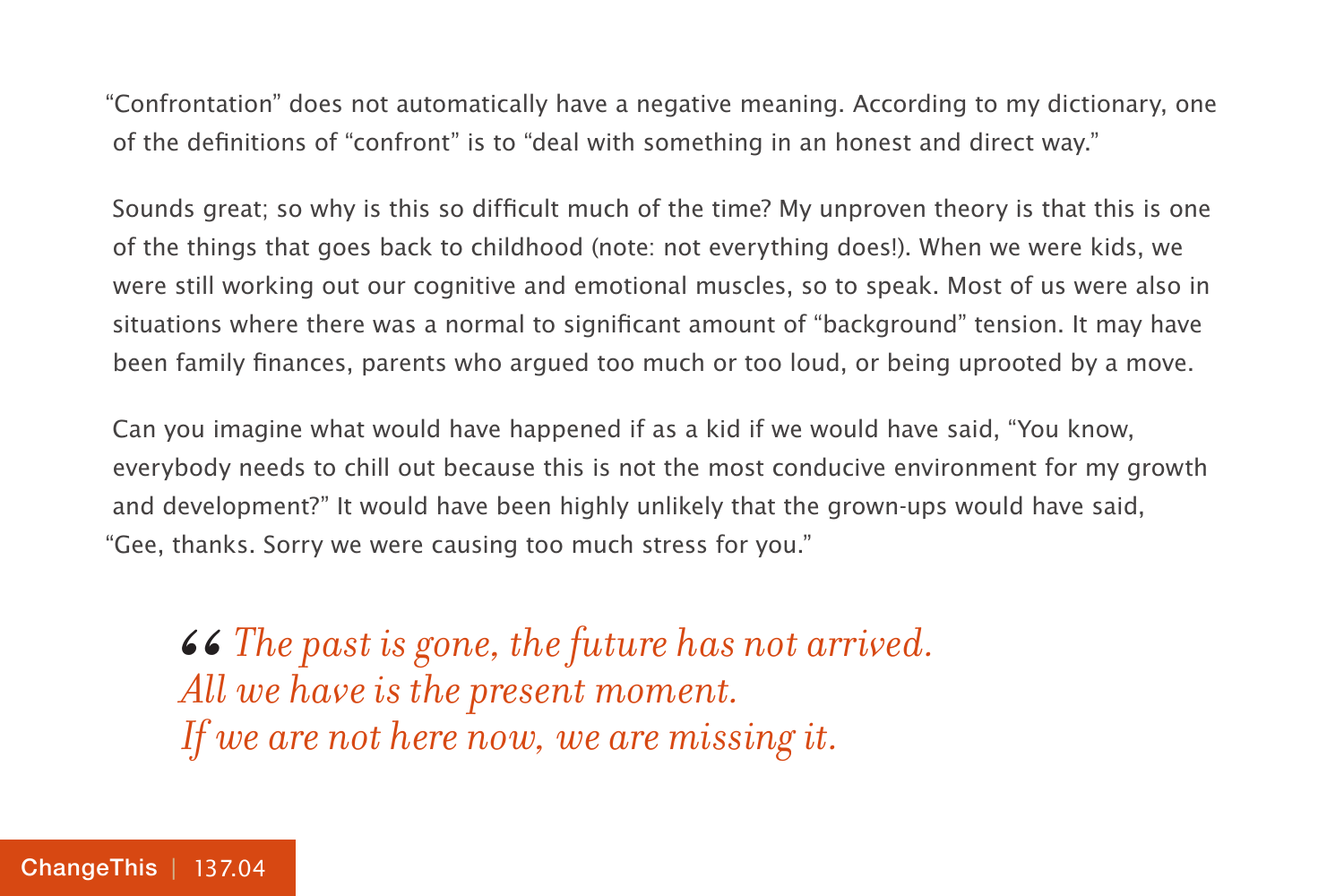We learned to stuff it, to blame ourselves, to take it out on a sibling—anything but increasing our ability to honestly and reasonably ask for what we need. Fast-forward into adulthood, and those old patterns persist. Why should we make anyone upset? Can't we all just get along? This works until somebody gets tired of holding the beach ball under the water and frustration erupts.

How do we get out of the bad choice of avoidance versus aggressiveness? While this is a bit like trying to explain how to do yoga in a few pages, there are some basics that will provide a way to begin your practice.

**What's your emotional state?** If we are unable to separate the business conversations from the emotional one, it gets all mushed together and then the receiver has to sort it out themselves, and its almost guaranteed that they will do a poor job at this task. Yeah, we may be disappointed, exasperated, confused, sad, angry—you name it. But if we can't determine our feelings we may be asking the other to take care of those as a primary part of the conversation. When we know up front that we're frustrated makes it more likely that we won't significantly dump it on the receiver, and when we take ownership for both the business need and our emotional state it can help provide clarity in terms of how to move forward.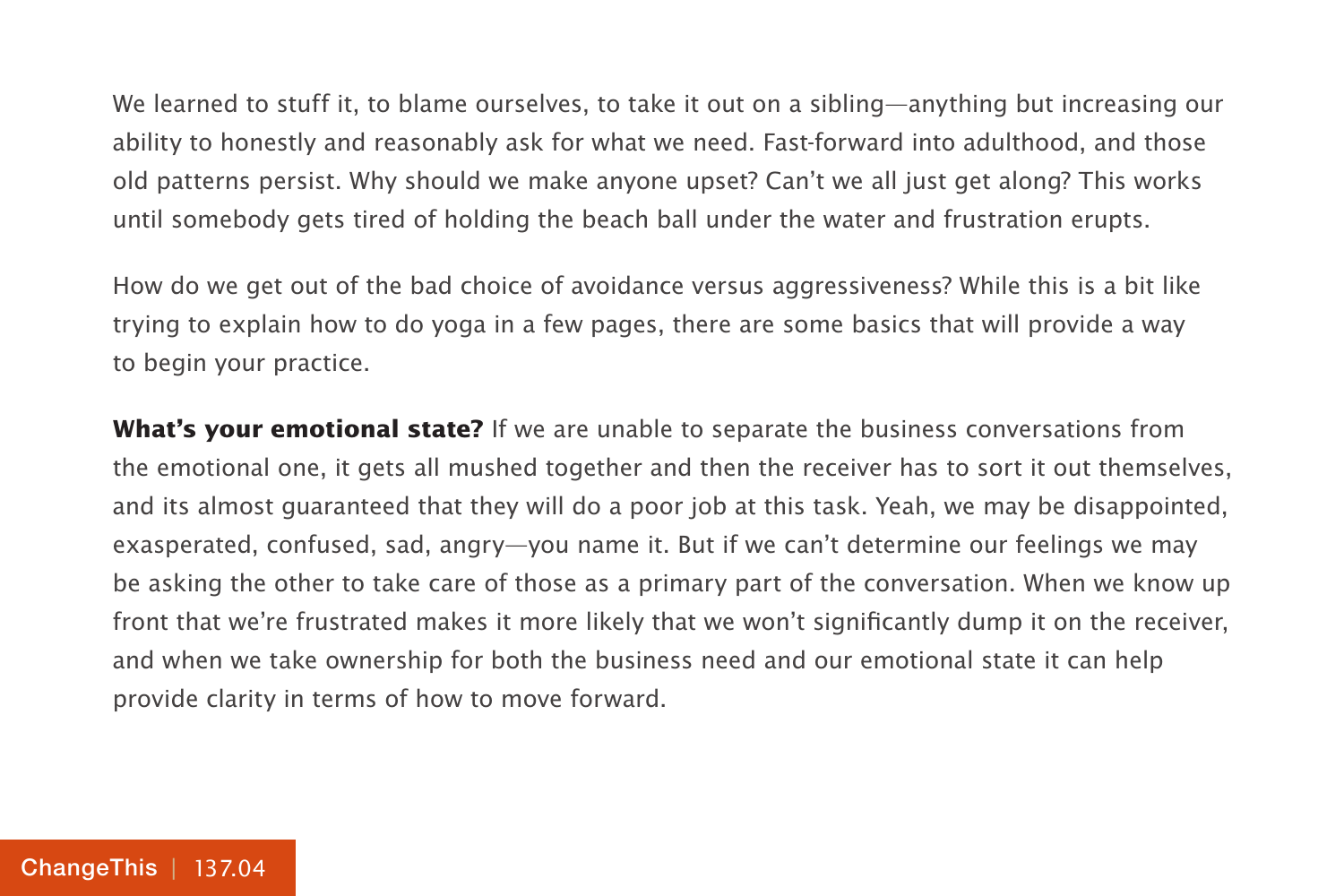**What's the core principle or value at stake?** Unclear expectations? Differing assumptions? Confusion over deadlines? Unhelpful patterns of communication? We need to find an anchor for our starting point otherwise we may drift all over the map. This also provides a means of assessing if there is any common ground. For example, does the other person share a value of not continuously interrupting or being interrupted during a meeting? It is usually helpful to figure out where we see a gap between our expectations and our experience. Of course, it helps greatly to be in a workplace culture where positive values are not only clearly espoused but also consistently practiced.

**Will you be able to manage your own reactivity?** If we didn't have any passion we simply wouldn't care. Of course when we're invested it can create strong internal dynamics that may catch us off guard. One special element of reactivity is being triggered, where our reaction in the moment either unleashes all our pent-up stress, or the situation is such that it reminds us (usually subconsciously) of times and places where we have felt similar negative feelings. This creates a response that is often out of scale to the actual interaction, and it then becomes our responsibility to understand and recalibrate our emotions. It is also true that some people appear to be "gifted" at pushing our buttons. This gives us the opportunity—admittedly not an easy task—to rewire them as those "buttons" can't be surgically removed, but only brought into awareness.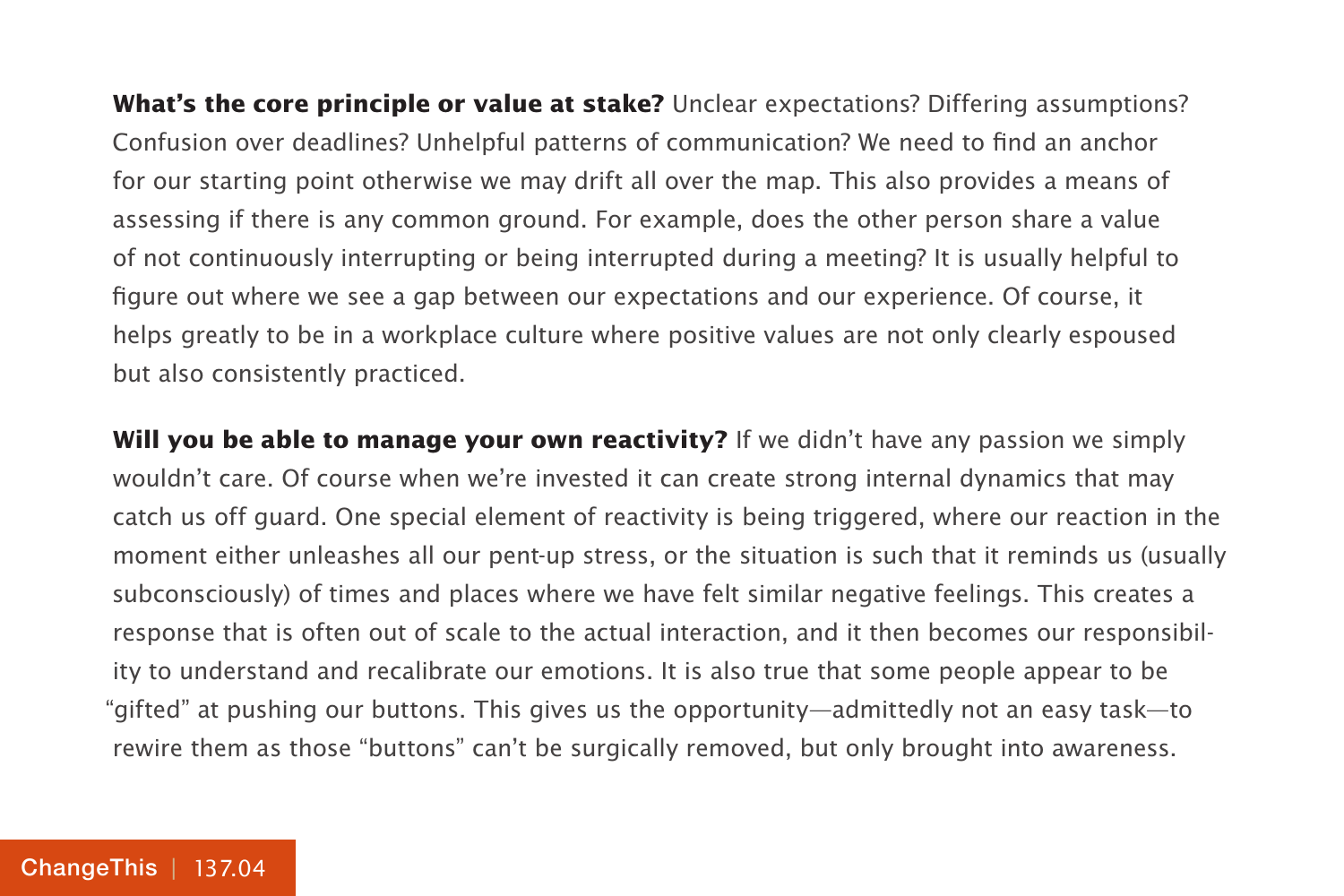**Are you able to give up your need for validation?** When we need others to acknowledge and appreciate us so that we can be right, we set ourselves up for a bad outcome. Taking a clear principled stance is admirable, stubbornly insisting that our point of view must carry the day or there'll be "hell to pay" is immature. At times our need for others to give us credit is related to old insecurities. Yes, it's true that you may well deserve to be heard, to be considered, or to be correct but when it doesn't happen in the way you want or need you still need to be okay. Otherwise, you give others the "evidence" that yes, you are the problem.

*Koji was disappointed and confused, and went to his supervisor, "Help me understand how this 'teamwork' thing is supposed to work. I'm coming in early and staying late to get this big Owsley Industries project delivered on time, and meanwhile I'm having to listen to the slackers in the next cubicle talk about video game strategy and office babes. What am I supposed to do?" Shemika just smiled and asked, "Which of these three choices would work best for you? Can we talk about your need for other people to magically change in order for you to continue to do your good work, would you like some coaching on how to approach your peers, or may I help you to find ways to manage your frustration?"*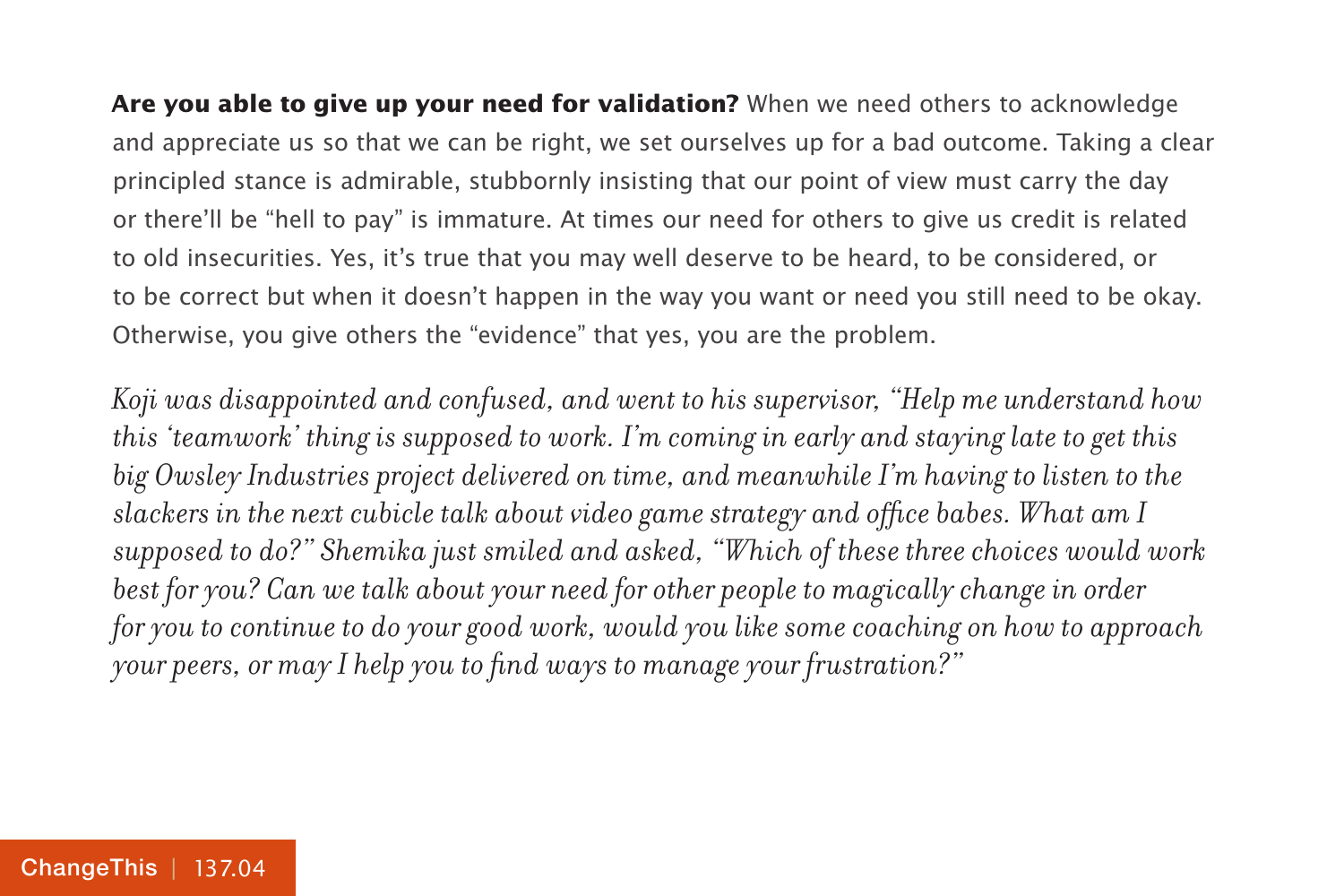**How will you frame the conversation?** We should all know by now that starting a sentence with "You need to . . ." is an exercise in futility and a likely set-up for things going downhill from there. It is much more likely that our communication will be received with some degree of openness if we speak from our own experience. Inviting someone to understand our perspective is far preferable to telling them what they have done wrong. Since a conversation is a dynamic exchange, the words cannot be precisely scripted in advance. One mistake many of us make is to deliver our logical, rational bullet points, somehow expecting the other person to get them and accept them. When they don't, we tend to simply repeat them in a louder voice! Find a way to talk about what's important to both parties, not just your point of view. The challenge is to use "joining language" while still being authentic.

**Are you reasonably skilled in active listening?** When we're in the heat of the moment, the first thing that gets fried is our ability to listen carefully and accurately. Active listening basically means that we are able to record and play back the gist of what the other has said with 80% or better accuracy. Usually our emotions, filters, and biases cause major distortions. This skill is one that needs to be practiced because its amazing how many times we think we heard what the other person said, only to find out that we either missed big chunks because we were preoccupied with what we were going to say next, or we put a negative spin on it that wasn't intended. This is why e-mail and its little cousin texting are absolutely the worst mediums to try and resolve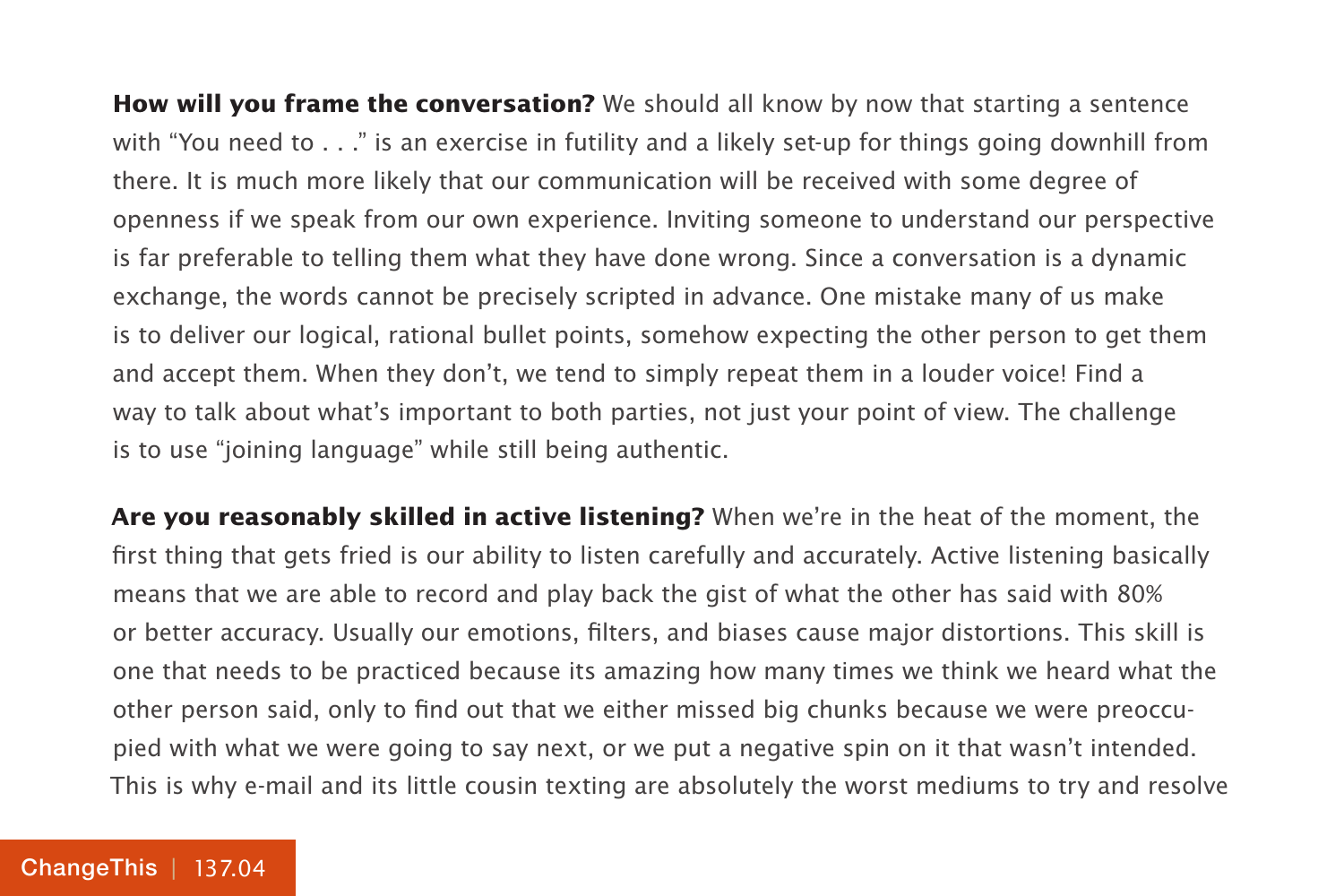anything with emotional content. We get no clue as to tone or non-verbals, and it's far too easy to assume a negative when it was never intended. Face time beats techno time every time when it comes to resolving relational challenges.

**What happens when you practice being curious instead of judgmental?** I recently had an experience where a young man contacted me, asking for assistance. There was no identifying information other than his first name—no geographic reference, name of an organization, or time zone. I began to grumble to myself about how we've lost our rooting in place, and how "mobile vagabonds" seem to think that a few bits of info will suffice for purpose of identification. Turns out this great guy had just triumphantly emerged from a serious episode of mental illness, and my whole perspective shifted. We often inadvertently distance ourselves from others when there's no reason for us to do so other than our own impatience, insecurity, or crabbiness. We may have different or incomplete information, and/or we may interpret it differently. "Seek first to understand then be understood" is wisdom indeed.

 $\bullet$  Just because technology enables us to be "always-on" does not mean it is healthy for us to be ... *does not mean it is healthy for us to be …*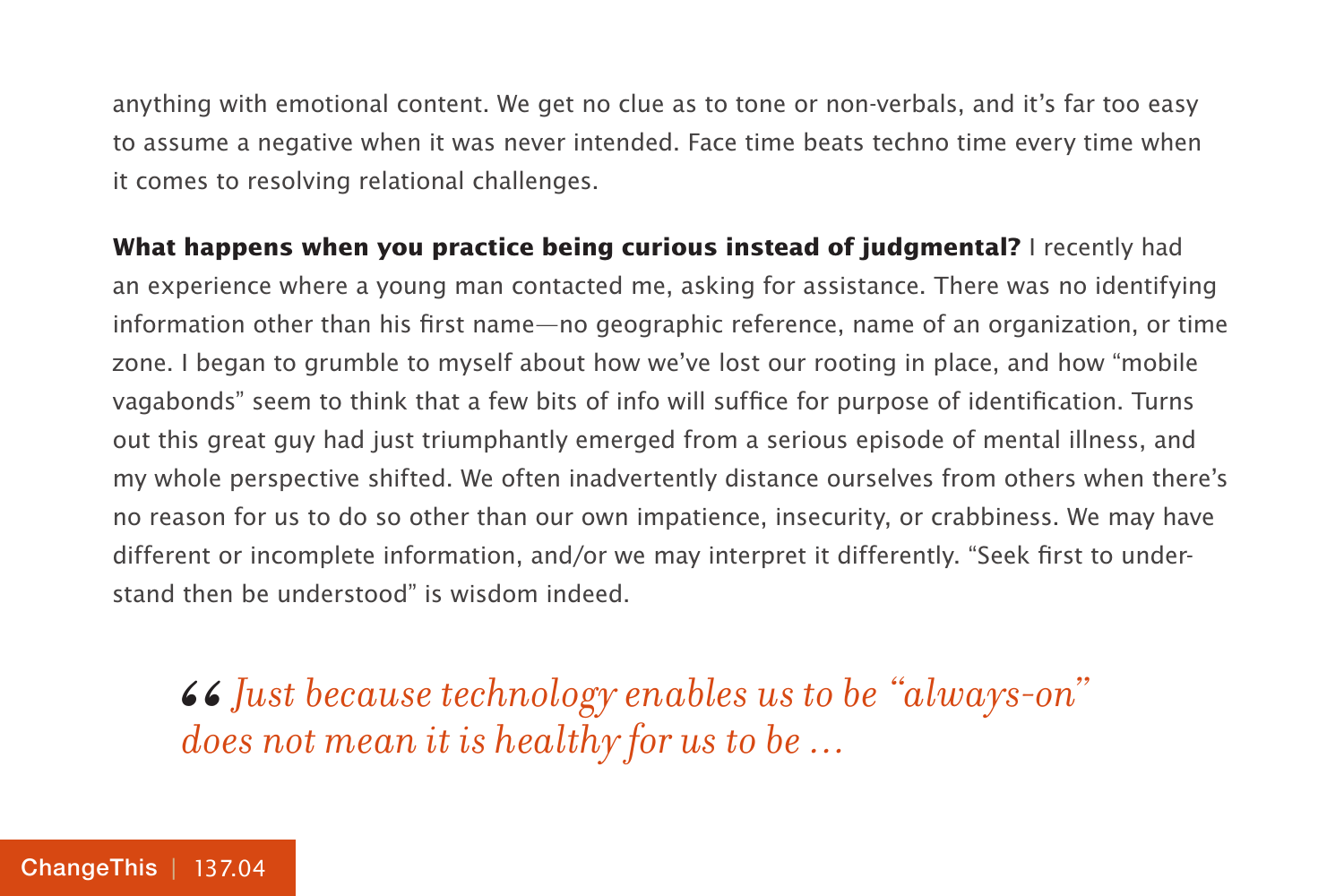**Are you able to model the empathy and compassion you would like to receive?** Wouldn't it be great if the person you need to find the middle ground with was able to reflect back on what you've said, acknowledge your complex feelings on the matter, and offer reasonable solutions that you both agreed had value? Well, you can certainly start the process from your end which will greatly increase the chances that you'll get what you would like.

*Jamal was initially unable to figure out why his people seemed so distant when he offered his suggestions and opinions and we wondered why they weren't considered or accepted more often. He was trying to craft his conversations in a way that demonstrated his technical knowledge and creative thinking. His teammate Jennifer asked him to take a break and go for a walk. Once they had left the building, she said, "Hey Jamal, mind if I share some feedback with you? I see you trying too hard to impress, and I know what that's like. As a female engineer, I used to be so concerned about whether or not people would take me seriously. However, I discovered that while we all deserve respect, no one but me could understand how my insecurities sometimes got the best of me. I do think your ideas have value, and I wonder if others would find them easier to hear if you first asked them about their work and gave them some interest and attention."*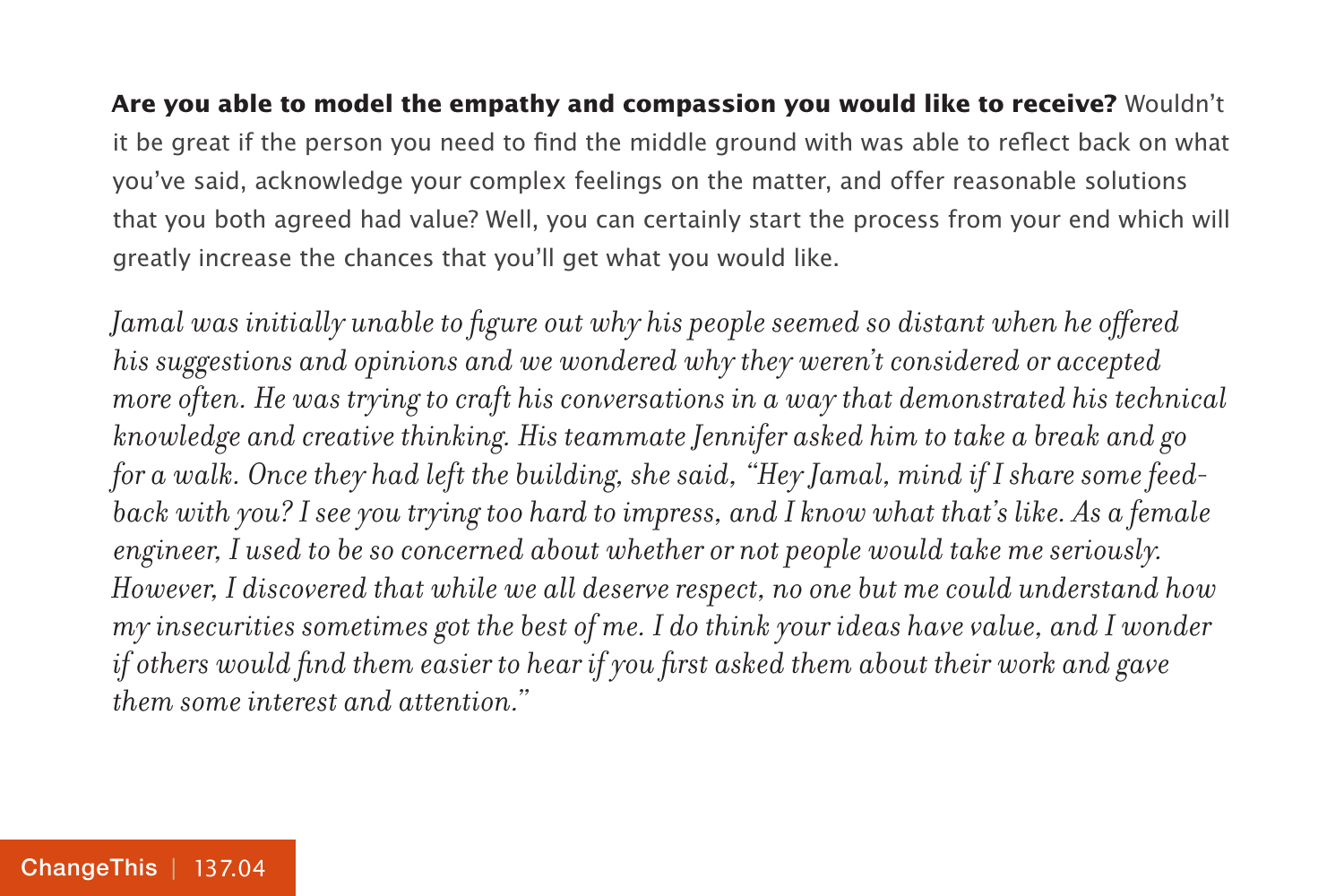**Can you find the courage to take the risk?** We often talk ourselves out of stepping into a challenging conversation. It will get better, we think. Maybe I'm making this into too big a deal. In reality, we're creating excuses to keep ourselves from dealing with the situation at hand. It took me years to learn that the best way to strengthen a valued relationship was to move as clearly and quickly through a conflict as possible. Now, while I still get those old feelings of being uncomfortable, I can reflect on how things have almost always turned out better when I use the tools that I picked up along the way.

**Can you be unattached to a specific outcome?** What do you mean?, you may be thinking, give up the fight? No, it's just that when we can't be okay unless things go our way then we may create a self-fulfilling prophecy. Think of the good folks who work in the emergency room of your local hospital. They never know for certain whether or not they can "save" a seriously ill or injured person, so they know that all they can do is the best they can do. By being present to the best of our ability, by accepting that there may be positive unknowns, and by practicing a bit of Zen we may actually end up in a place far different and potentially better than we imagined.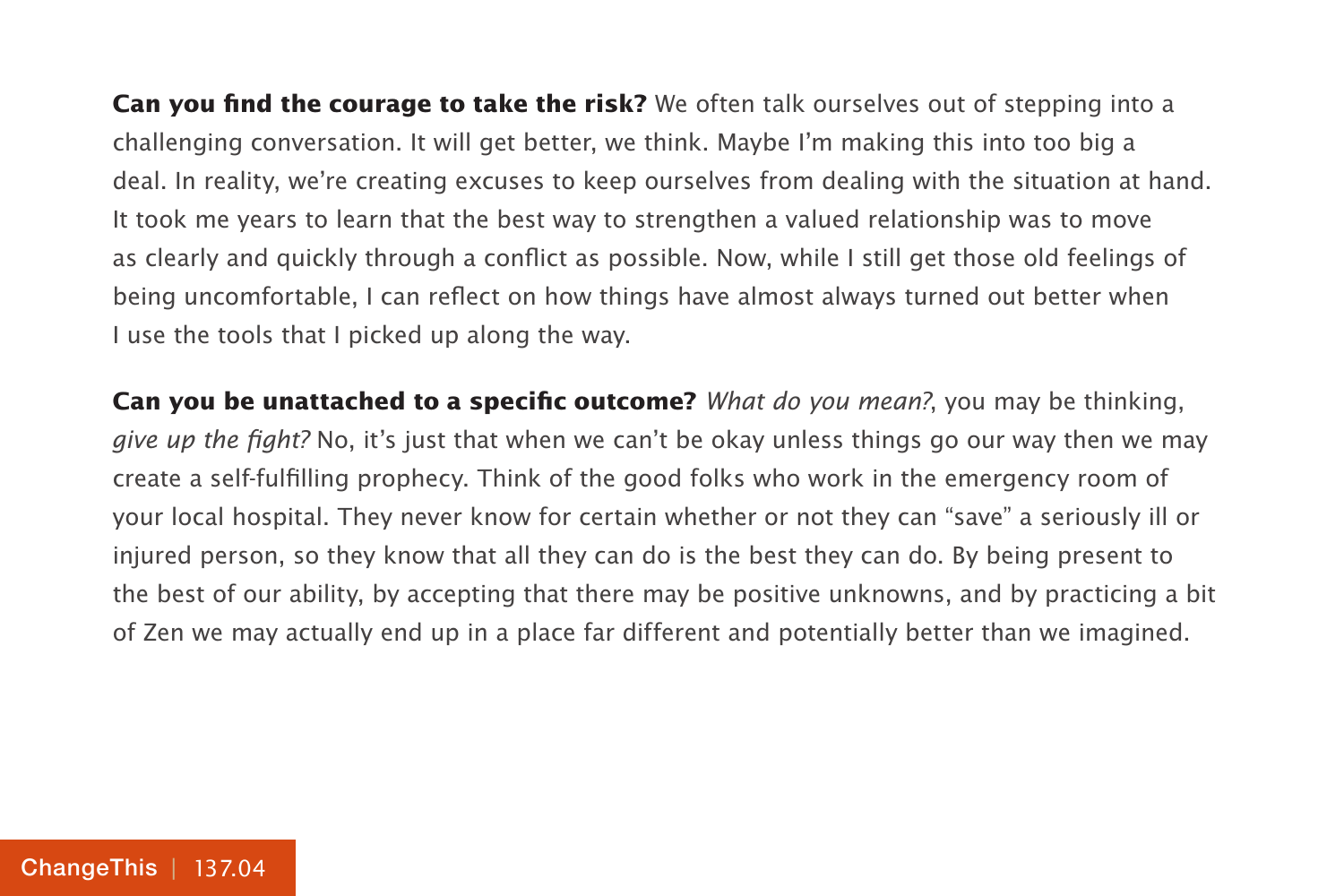**Are you willing to make an investment over a reasonable period of time?** Bringing forth an issue can be daunting, and often we prepare well in advance only to find ourselves bummed out that it didn't turn out the way we had hoped. In many situations we're addressing patterns, and one or two conversations, no matter how skilled, will not turn the situation around completely. True, at times we need to set limits and boundaries, and/or realize that we're working way harder than the other person to obtain clarity. Taking the long view is hard when we're looking for short-term gratification, but sometimes it's the only path.

**How can you incorporate and integrate the learning you receive from each difficult conversation?** Although we don't have to like it at the time, we learn when we squirm. As one of my mentors—James Hillman—said, "If you lived your life backwards it would make total sense." Over time you too may actually use the formally ominous dark clouds of conflict on the horizon as simply signals that a natural thunderstorm will wash the landscape clean. We can move to a place where disagreements are seen as dialogues, instability as invitation, and opposition as opportunity.

*Heather knew that she was going to be taking a big risk at the staff meeting, but she took a silent deep breath and began, "I have an observation I want to share with the group, even though this may be hard for me to say, and difficult for some of you to take in. I'm aware that our group seems to be putting off some challenging decisions around the budget because*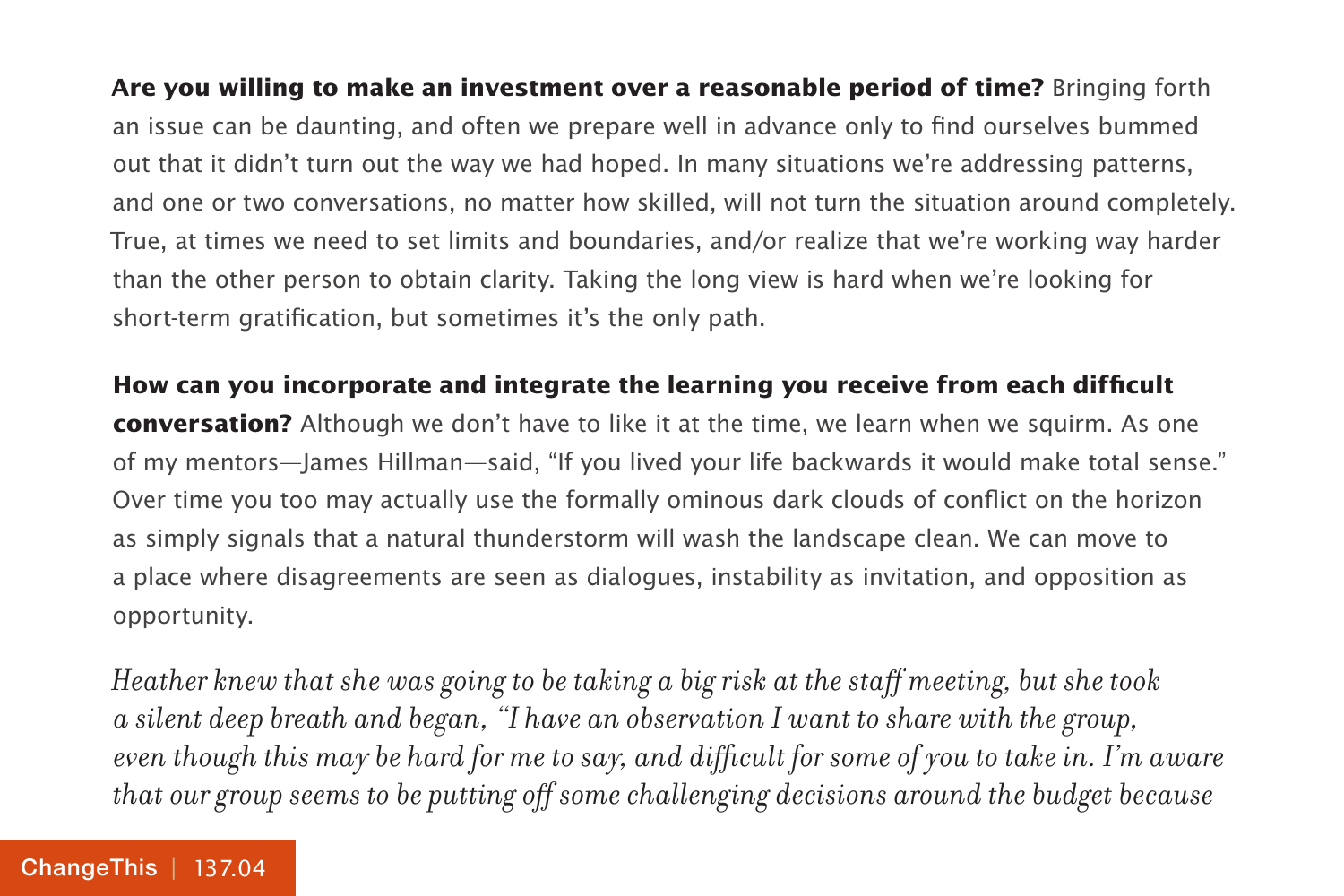*any choice we make is going to involve some short-term organizational pain. In addition, I think we need to look at how we make decisions as a group, because it seems like we often talk about a topic until we run out of steam and then move on without clarity. You have probably been able to guess that I've been frustrated, but I need to find a better way to take an active role in the process. I hope you'll hear this not as criticism, but as an investment in the good work that I know this amazing team is capable of.*

In the archetypal saga we know as Star Wars, Obi-Wan Kenobi is teaching a blindfolded Luke Skywalker to use a light saber. The task at hand is for Luke to sense and then deflect the bolts of energy that the floating orb that is zapping him with. The wise elder advises him that frustration would keep him from accessing the Force, since the purpose is not to inflict injury or seek revenge. The Force is represented as the universal guiding principal of integrity, courage, and compassion.

**It's not easy to step into a potentially difficult conversation with a clear mind, open heart, and centered energy, but as we find the ways and means to practice over time we experience more meaning, fulfillment, and results.**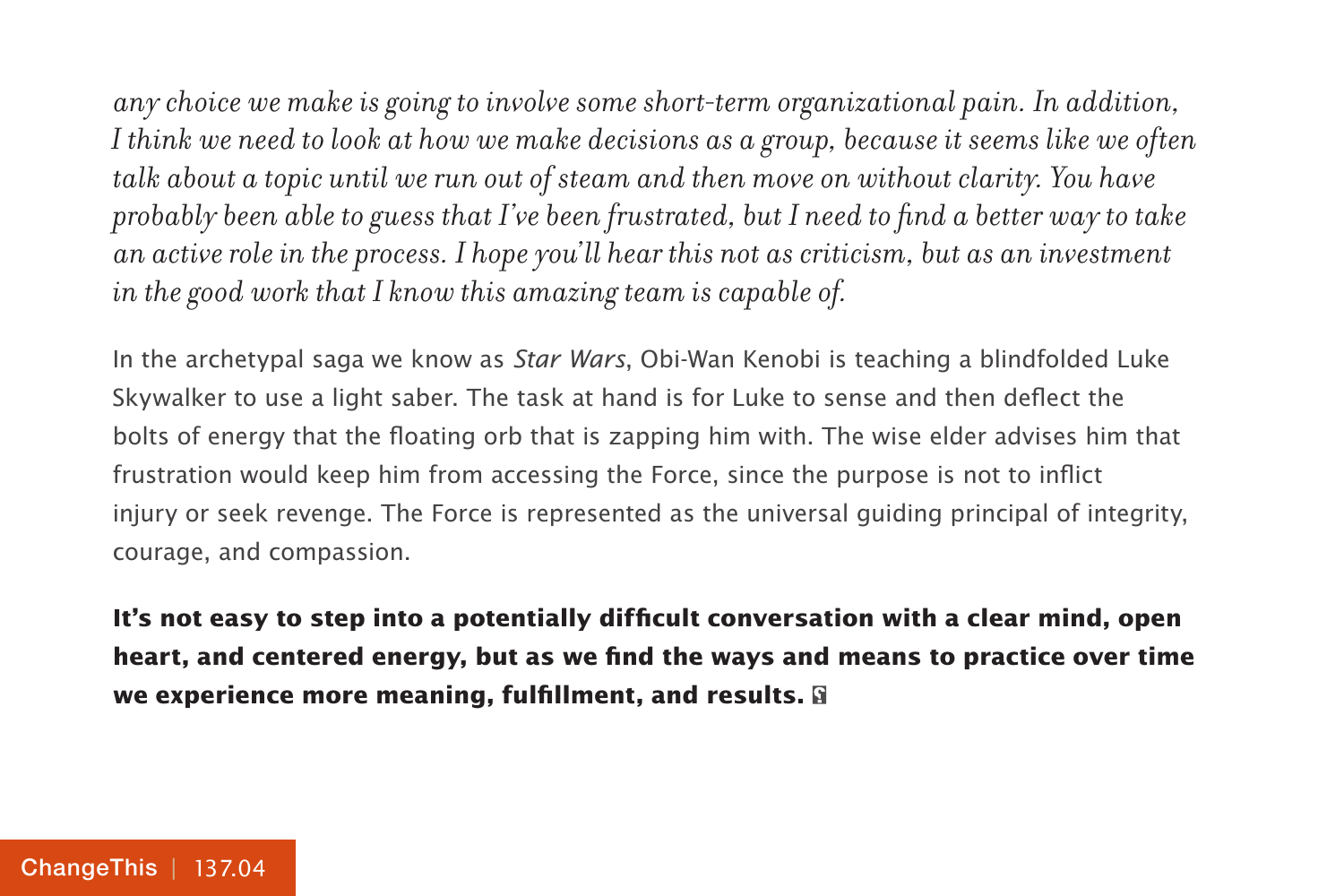## Info



**BUY THE BOOK** | Get more details or buy a copy of [Balanced Effectiveness](https://800ceoread.com/products/balanced-effectiveness-at-work-flip-brown-english?selected=367132) [at Work: How to Enjoy the Fruits of Your Labor Without Driving Yourself Nuts.](https://800ceoread.com/products/balanced-effectiveness-at-work-flip-brown-english?selected=367132)

**ABOUT THE AUTHOR** | Flip Brown is the owner and founder of Business Culture Consultants in Burlington, Vermont. He helps people find more meaning and fulfillment at work. He has a background in business, psychology, organic gardening, and rock 'n' roll. He loves his job.

- **→ SEND THIS** | [Pass along a copy](http://www.changethis.com/137.04.SupportiveConfrontation/email) of this manifesto to others.
- → **SUBSCRIBE** | Sign up fo[r e-news](http://changethis.com/page/show/e_mail_newsletter) to learn when our latest manifestos are available.

This document was created on November 11, 2015 and is based on the best information available at that time. The copyright of this work belongs to the author, who is solely responsible for the content. This work is licensed under the Creative Commons Attribution-NonCommercial-NoDerivs License. To view a copy of this license, visit [Creative Commons](http://creativecommons.org/licenses/by-nc-nd/2.0/) or send a letter to Creative Commons, 559 Nathan Abbott Way, Stanford, California 94305, USA. Cover image from [Veer.](http://www.veer.com/) You are given the unlimited right to print this manifesto and to distribute it electronically (via email, your website, or any other means). You can print out pages and put them in your favorite coffee shop's windows or your doctor's waiting room. You can transcribe the author's words onto the sidewalk, or you can hand out copies to everyone you meet. You may not alter this manifesto in any way, though, and you may not charge for it.